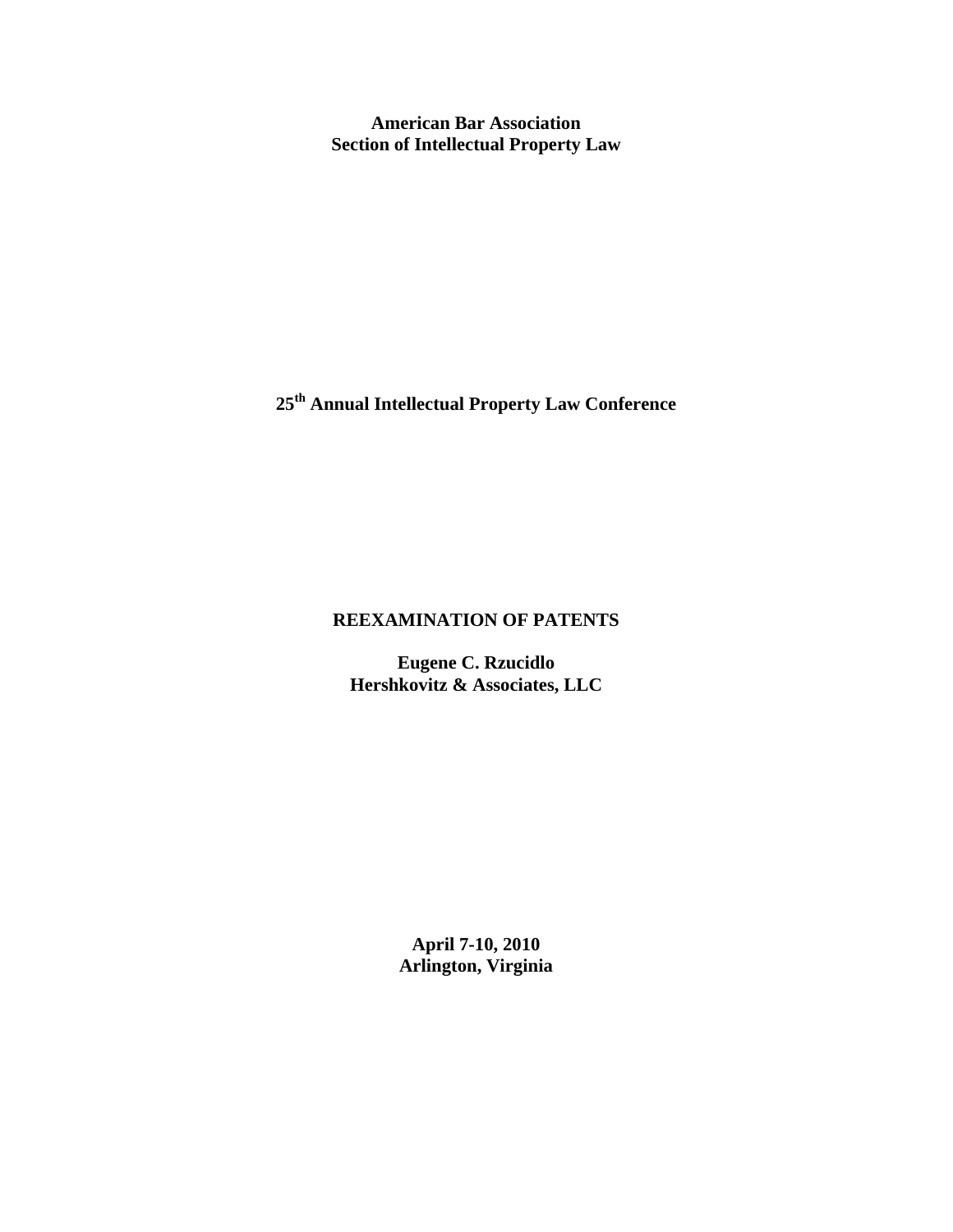# **Reexamination of Patents**

A reexamination (reexam) of a patent is a proceeding in the USPTO (PTO) for the determination if there is a substantial new question as to the patentability of one or more claims of the patent based on other patents or printed publications. The reexam can *ex parte* or *inter partes* 

# **Ex Parte Reexaminations**

*An ex parte reexam* can be initiated by the PTO Director on his own accord; by the patentee; or by any interested third party (corporate or individual).*The ex parte reexam* is initiated by the filing of a request. The request must be in writing and must give a statement pointing out each substantial new question of patentability (SNQ) based on prior patents or printed publications. The prior art relied upon in the request must serve as a basis for an anticipation (35 USC §102) or obviousness (35 USC § 103) rejection of some or all of the patent claims. Admissions by the patentee in a concurrent litigation can be used but only in combination with the patents or printed publications relied on in making out the SNQ. Section 112, fraud, or on-sale or public use bars cannot serve as the basis for a SNQ.

The request filing requires a fee and there is no small entity discount. The submission must include a copy of the patent with any disclaimers, Certificates of Correction, or reexam certificates issued in the patent; and copy of each patent and/or printed publication (and English translation) relied upon in the request. The request must identify the claims for which reexamination is sought and the pertinence of prior art being submitted to each such claim.

If the request is filed by a third party, a certificate of service to the patentee must be included with the request or a duplicate copy of the papers provided if service was not possible. Preferably a copy of power of attorney if filed by attorney/agent for third party should be provided with the request.

If the request is filed by patentee, the request may include a proposed amendment. The request will be considered on claims of issued patent but prosecution will begin, if reexam is granted, based on amended claims.

The request must be filed within period of enforceability of patent.

The PTO will give requestor notice and time (typically 1 month) to respond to correct defects if the request contains any defects.

The request is announced in the PTO Official Gazette (OG) and is assigned to the Central Reexamination Unit (RCU). The PTO must decide whether to grant reexam within three months of the filing of the request.

If the request is denied, i.e., there is a finding of no SNQ of patentability, an order denying reexam is sent to requestor and patentee. The requestor may petition for reconsideration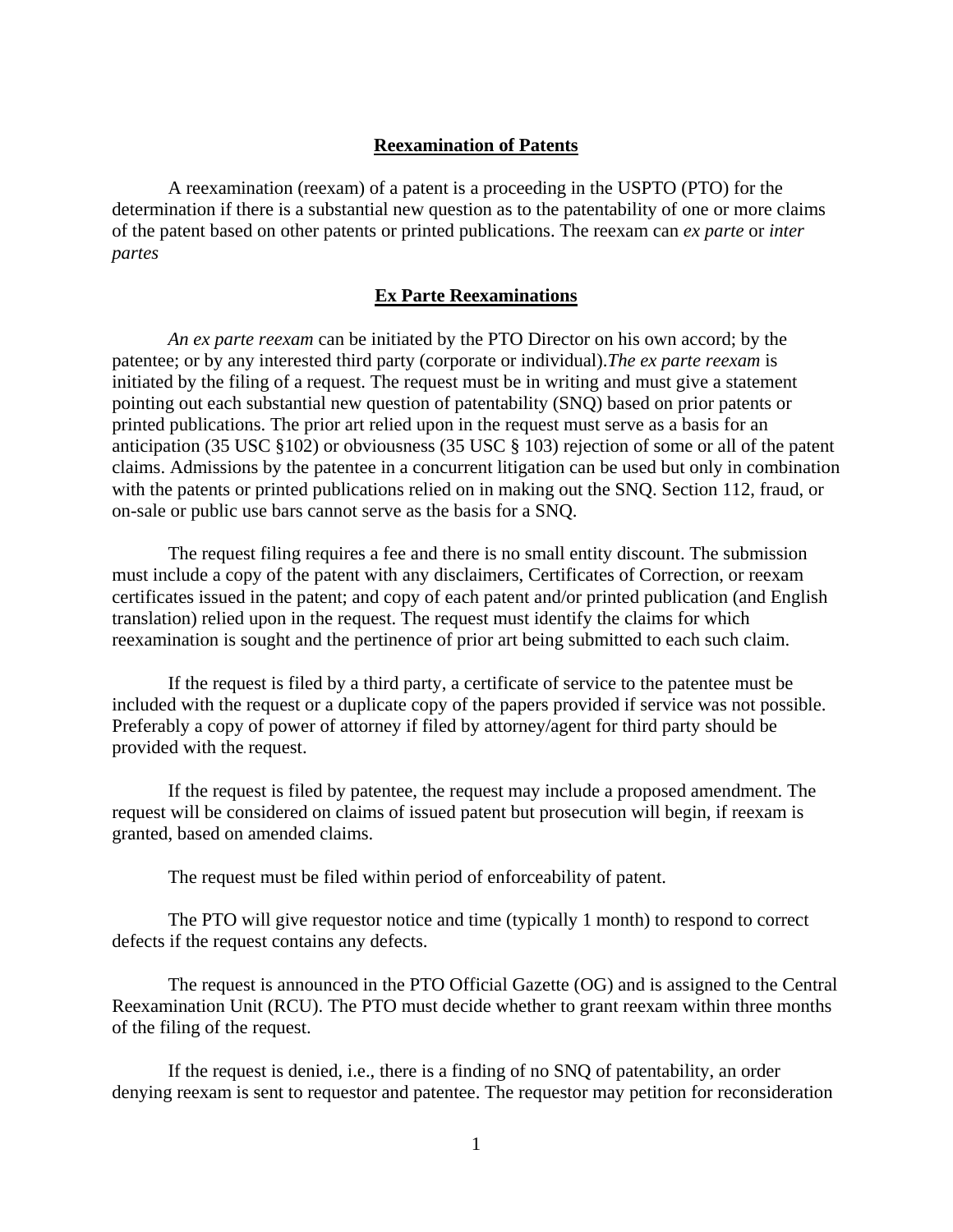once within one month of initial decision. The initial decision and decision on petition is final and non-appealable requestor receives partial refund of the fee paid when the request was filed.

If the request is granted, the PTO will issue an order granting reexamination to requestor and patentee that states each SNQ of patentability with respect to specific claims of the patent and the prior art as well as the PTO position with respect to each issue raised by requestor. The PTO's position may be the same as or different from requestor's.

The patentee may file an owner's statement within two months of, but not before, the order granting reexamination. Any extension of time (EOT) is typically one month and is granted only if good cause is shown. The owner's statement must particularly point out why the claims are patentable over the prior art, and may include an amendment.

If an owner's statement is filed, third party requestor may file a reply brief within two months. An EOT is not available for the filing of the reply and the reply is limited to issues raised in owner's statement. The reply may include additional prior art and printed publications. The reply is the requestor's last chance to participate in the ex parte reexam.

Reexam proceedings are required to be conducted with special dispatch although such has not always been the experience of patentees in the past.

In the reexam all claims are examined for anticipation and obviousness issues without the statutory presumption of validity. Only new or amended claims are examined for 35 USC § 112 issues. The duty of disclosure applies in reexams.

Interviews are only allowed after the first Official Action (OA). In every instance of an interview in an *ex parte* reexamination proceeding, a complete written statement of the reasons presented at the interview as warranting favorable action must be filed by the patent owner. Patent owner's response to an outstanding OA after the interview does not remove the necessity for filing the written statement. The written statement must be filed as a separate part of the response to an Office action outstanding at the time of the interview, or as a separate paper within one month from the date of the interview, whichever is later. Failure to file the statement could cause the reexam to be terminated.

Correction of inventorship is allowed during the reexam. Reexaminations are never abandoned and no filing of a continuation application is allowed. Only the patent owner can appeal to the Board (not the third party requestor).

If the PTO CRU issues a final rejection, a two month period is set for the patent owner to reply or to appeal. If the first response to a final rejection is a reply, the patent owner gets automatic one month EOT. If there is no final rejection or appeal, the PTO CRU will issue a notice of intent to issue a reexam certificate (NIRC) which states reasons for allowance.

There is the possibility of multiple requests for reexamination in the case of *ex parte*  reexams. If a subsequent request involves the same prior art cited in first reexam, the subsequent request for reexam is automatically granted. If the subsequent request for reexam involves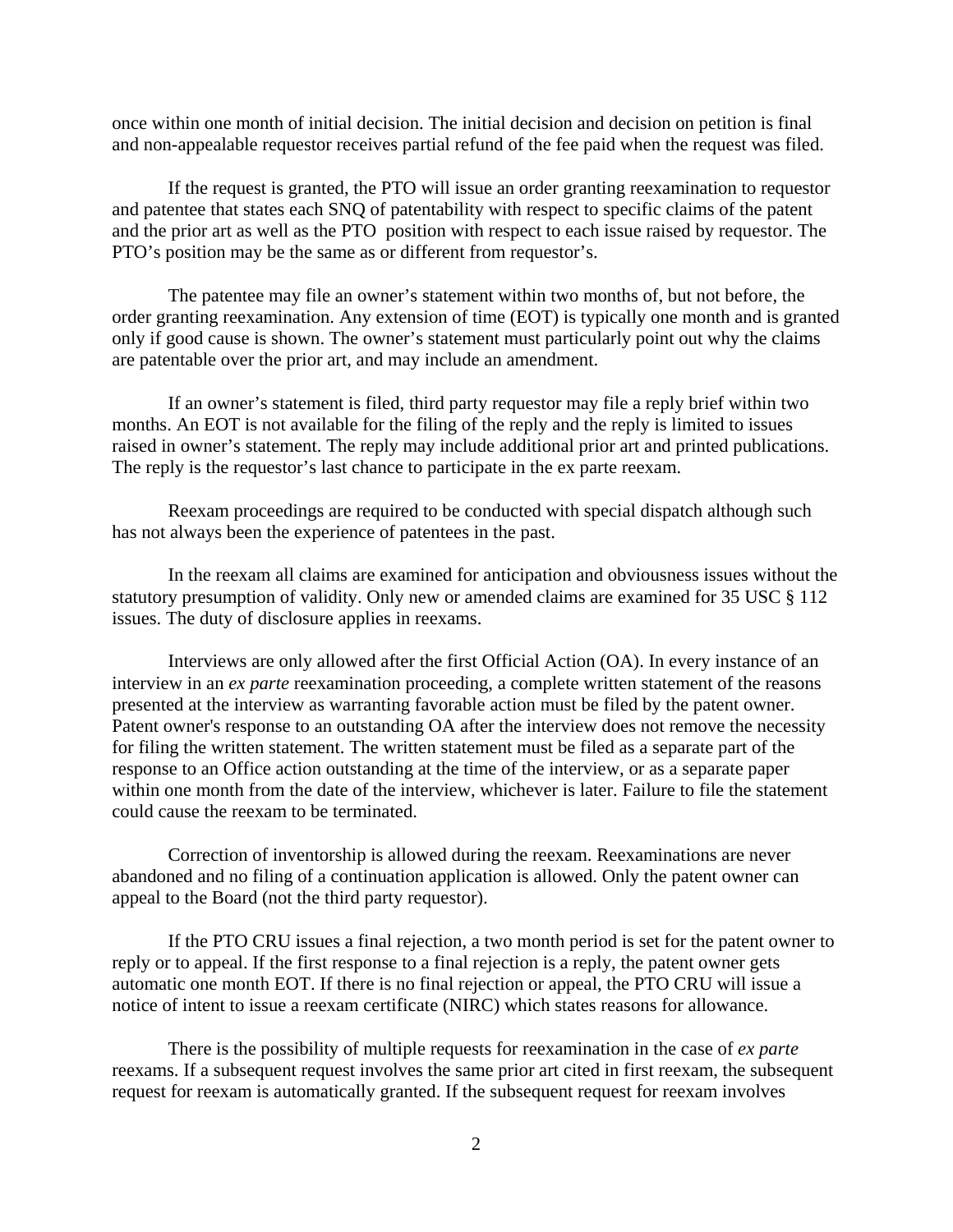different prior art than that cited in first reexam, a decision whether to grant is made on its own merits. If there is a more than a three month difference between the date of a second request and the expected issue date of a reexam certificate in the first proceeding, the CRU group director will merge the first and subsequent reexams and suspend issuance of reexam certificate from first proceeding. When merged, the patent owner must file original, identical papers in both files; same claims must be pending in both files; and the PTO CRU will issue an identical OA in both files; but multiple reexam certificates will issue. If the date of the second request is within three months of expected issue date of reexam certificate in first proceeding, the CRU group director will not normally merge proceedings, but any subsequent request will be decided with respect to new claims issuing from first reexam.

During the *ex parte* reexam, the patent owner must disclose any other proceedings to the PTO (e.g., litigation, reissue and interference). Reexams are typically not stayed for the resolution of interference. In the case of a co pending reexam and reissue, typically the two proceedings are merged. Reissue rules apply and the reissue patent also serves as a reexam certificate.

If there is litigation which is stayed pending reexam or if Court orders reexam, then certain time periods are shortened in the reexam proceedings.

#### *Inter Partes* **Reexams**

*What is the* difference between *ex parte* and *inter partes* reexams*?* An *inter partes* reexam is applicable only to patents issuing from applications filed on or after November 29, 1999. If the *inter partes* request is granted, the first OA is mailed with the order granting request. If the request is denied, a partial refund of the filing fee is made to the requestor. No interviews are permitted during *inter partes* reexam and the third party requestor may respond to patent owner's reply to each office action. The third party requestor may appeal to the Board or participate in patent owner's appeal to Board in an inter partes reexam. A party who has previously requested an inter partes reexam in which there is a final decision favorable to the patentability of a claim is estopped from later Court action on the basis of issues raised or issues that could have been raised in the inter partes reexam.

The patent owner may not request an inter partes reexam. A party who previously lost in a court action on a validity challenge to the patent on the basis of issues raised or issues that could have been raised also cannot request an inter partes reexam. A party who has previously requested an inter partes reexam which has been granted and is still pending similarly cannot be a requestor. A party who has previously requested an *inter partes* reexam in which a final decision favorable to the patentability of a claim was made on the basis of issues raised (or could have been raised) in a previous request cannot request another proceeding.

The request for, and service of, Inter Partes Reexamination is essentially the same as ex parte reexam, except a much higher fee is required and there must be a certification that estoppel does not apply. While in *ex* parte reexams the identity of the requestor need not be divulged, the real party who is making request in the *inter partes* request must be identified.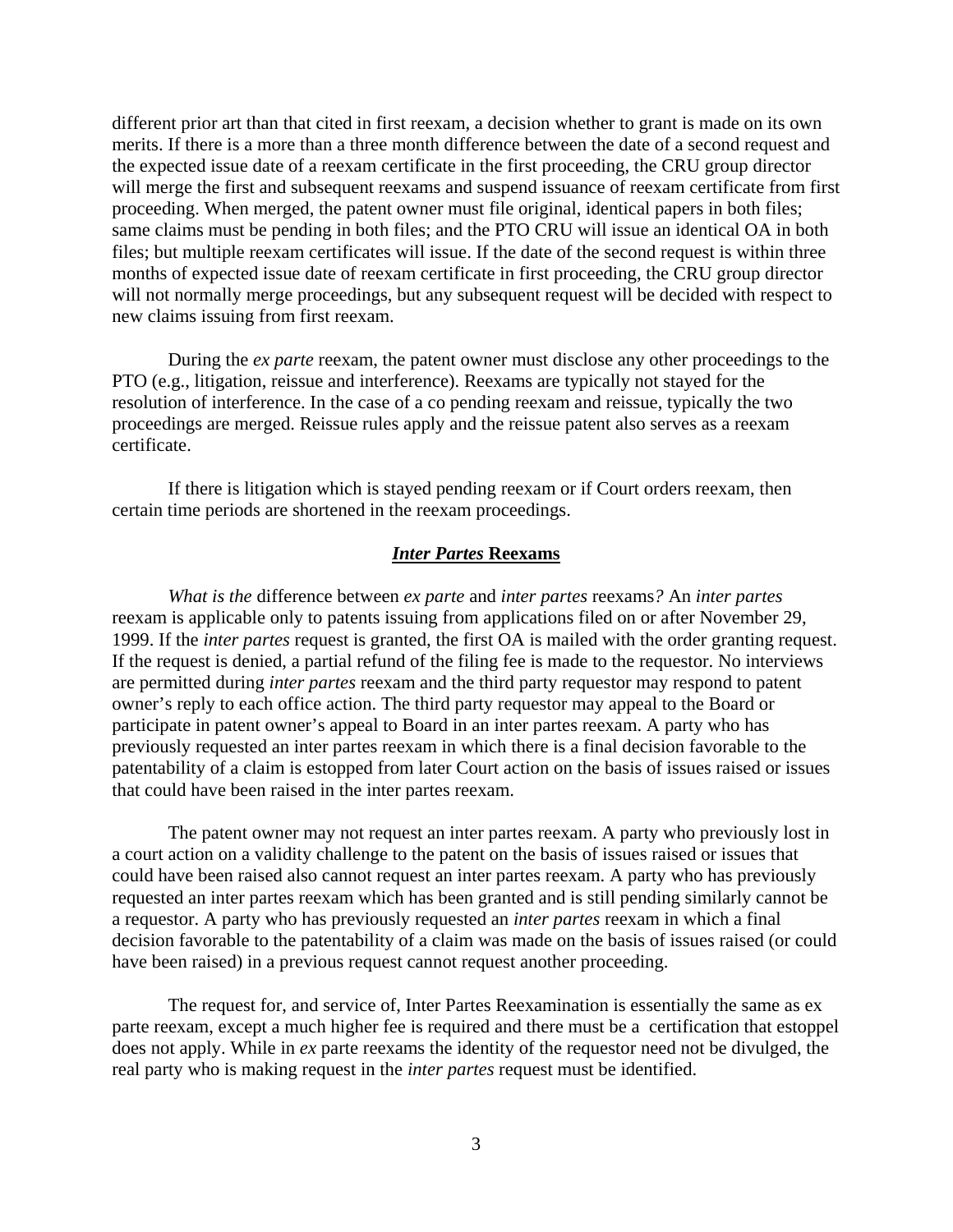The third party requestor may file written comments, once, to patent owner's reply to each OA and this reply must be filed within thirty days of receiving service of patent owner's reply to OA. The patent owner may obtain an EOT for cause to file the reply the third party requestor cannot obtain an EOT. The written comment must be limited to issues raised in the OA and reply citations of additional prior art are limited to those necessary to respond to patent owner's reply and issues raised by the PTO CRU in the OA.

In the inter partes reexam, the PTO CRU will issue a notice of right to appeal which is a final action setting forth the final grounds for rejection and/or patentability for each claim. No amendments are allowed after the issuance of notice of right to appeal. The parties may then appeal within 1 month of date of notice of right to appeal and the parties may stipulate and request issuance of notice of right to appeal anytime after patent owner's reply to initial OA. If no party appeals, the reexam is terminated and an inter partes reexam certificate will issue

If a party appeals by filing notice of appeal, all other parties may file a notice of cross appeal within 14 days. If a party is dissatisfied with the Board decision and Judgment, an appeal may be taken to the Federal Circuit.

Like in the case of an ex parte reexam, the patent owner in an inter partes reexam must disclose any other proceedings to the PTO. Multiple reexams may be merged or one proceeding suspended until the other concludes. If an inter partes reexam is merged with an ex parte reexam, inter partes rules govern, but the ex parte requestor gets no additional rights, and one reexam certificate will issue.

If the patent being reexamined is also involved in an interference proceeding, the Director is empowered to suspend one proceeding until the other is concluded. In the case where a reissue of the patent has been instituted the reexam and reissue may be merged or one proceeding suspended until the other concluded. If the reexam is merged with the reissue, then *inter partes* rules govern, but requestor can participate. Identical papers are filed and the same claims must be pending in both files, and the reissue patent also serves as the reexam certificate. The Director has discretion whether to suspend a *inter partes* reexam in view of litigation in which the patent is involved and the patent owner may seek a stay of court action until reexam is terminated.

### **General Comments on Reexams**

Both *ex parte* and *inter partes* reexaminations can be filed at any time during period of enforceability of patent. The period of enforceability is the length of the term of the patent plus the six years under the statute of limitations for bringing an infringement action (35 U.S.C. § 286). For *ex parte* reexaminations, multiple requests for serial and/or concurrent reexamination requests can be filed by the same party, provided that the prior art forming the basis for a proposed SNQ in subsequent requests is not cumulative to the prior art previously considered. There is no legal limit on the number of *ex parte* reexamination requests that can be filed. However, the bar for establishing a valid SNQ may become higher with each reexamination request. For *inter partes* reexaminations, once a request for inter partes reexamination has been granted, the same third party requester cannot file a subsequent request for *inter partes* reexamination while the prior inter partes reexamination is pending. 37 C.F.R. § 1.907(a).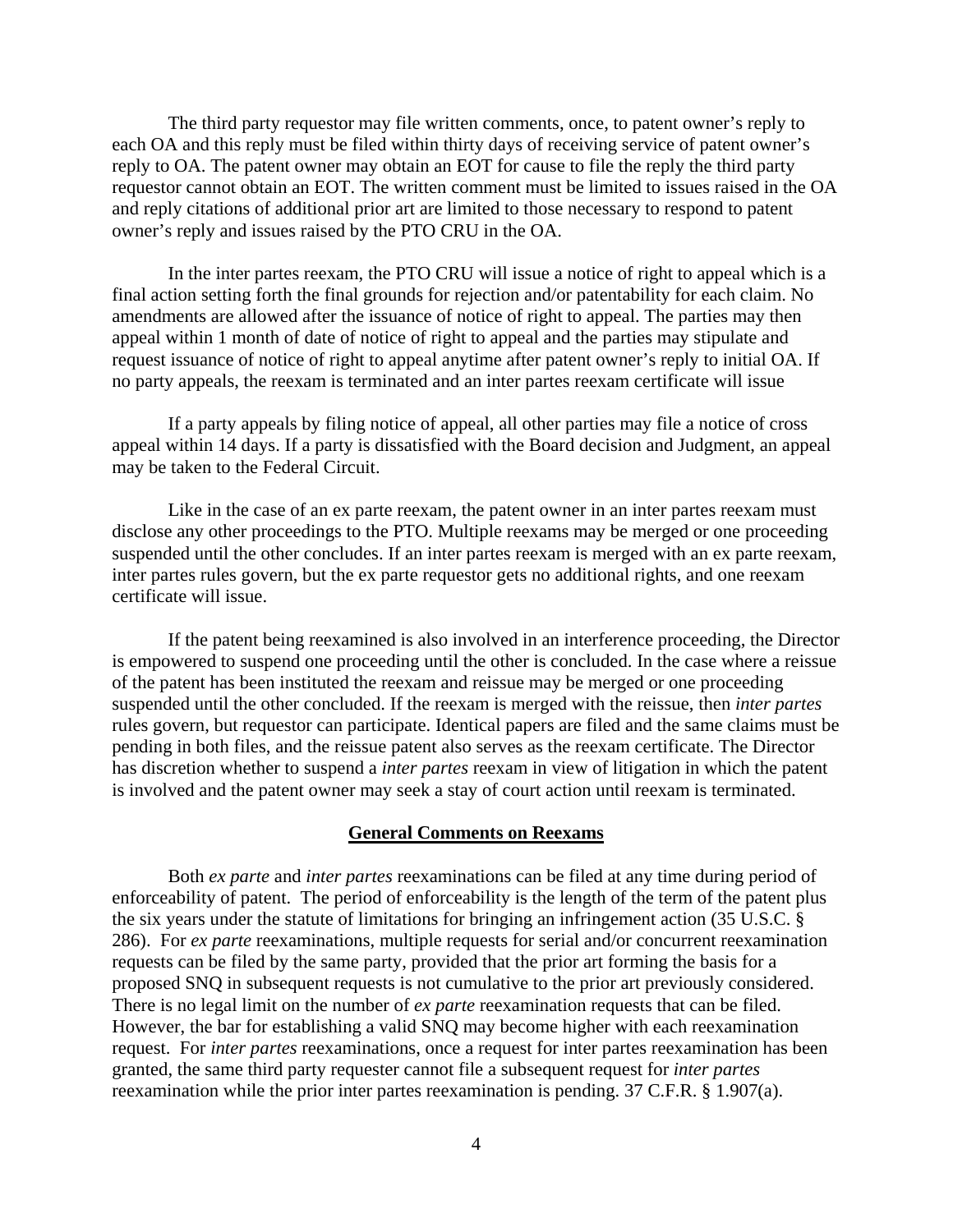However, the third party requester can file a concurrent *ex parte* reexamination. Additionally, the third party requester may file a serial *inter partes* reexamination request following conclusion of a prior *inter partes* reexamination if new prior art is uncovered.

# **The SNQ**

As part of the reexamination statutes, Congress struck a balance between curing allegedly defective patents and preventing the harassment of patent owners. To perform this gate keeping function, Congress adopted a standard requiring a request for reexamination to raise a substantial new question of patentability.

35 U.S.C. § 303 for *ex parte* and § 312 for *inter partes* require the Commissioner to "determine whether a substantial new question of patentability affecting any claim of the patent concerned is raised by the request." Congress intended these statutory provisions to limit reexamination to references that raise new information about pre-existing technology which was not raised at the time of the initial examination of the patent.

An SNQ is not a proposed ground of rejection (a "prima facie" case of unpatentability). The existence of an SNQ is not precluded by the fact that a patent or printed publication was previously cited by or to the Office or considered by the Office. However, not all previously considered references ("old art") or unconsidered references ("new art") may raise an SNQ. Old art can only be used to support an SNQ only if shown in a new light. New art can be used to support an SNQ only if the technological teaching relied upon in the art is not cumulative to technological teaching previously considered by the Office.

Presentation of a proper SNQ is the most important component of a reexamination request. Some requestors treat the SNQ as a mere formality. However, one of the most common reasons that reexamination requests are denied by the PTO is the failure to adequately present an SNQ.

To adequately establish an SNQ, the request must demonstrate that a patent or printed publication that is relied on for the SNQ presents a new, non-cumulative technological teaching that was not previously considered and discussed on the record during prosecution of the application that resulted in the patent for which reexamination is requested.

### **Prosecution of a Reexam**

The prosecution of a reexamination has several fundamental differences from the prosecution of a normal application. One of these differences relates to the patent owners options after a final rejection. During prosecution of an application, an applicant may file one or more requests for continued examination (RCEs) to continue prosecution of the application before the Examiner. An equivalent to RCE practice is not provided for by the rules in reexamination proceedings. The patent owner thus has a limited window during which to present evidence of patentability to the PTO. Failure to present available evidence in support of patentability in response to the First Office Action may foreclose the entry of that evidence after a final action has been issued.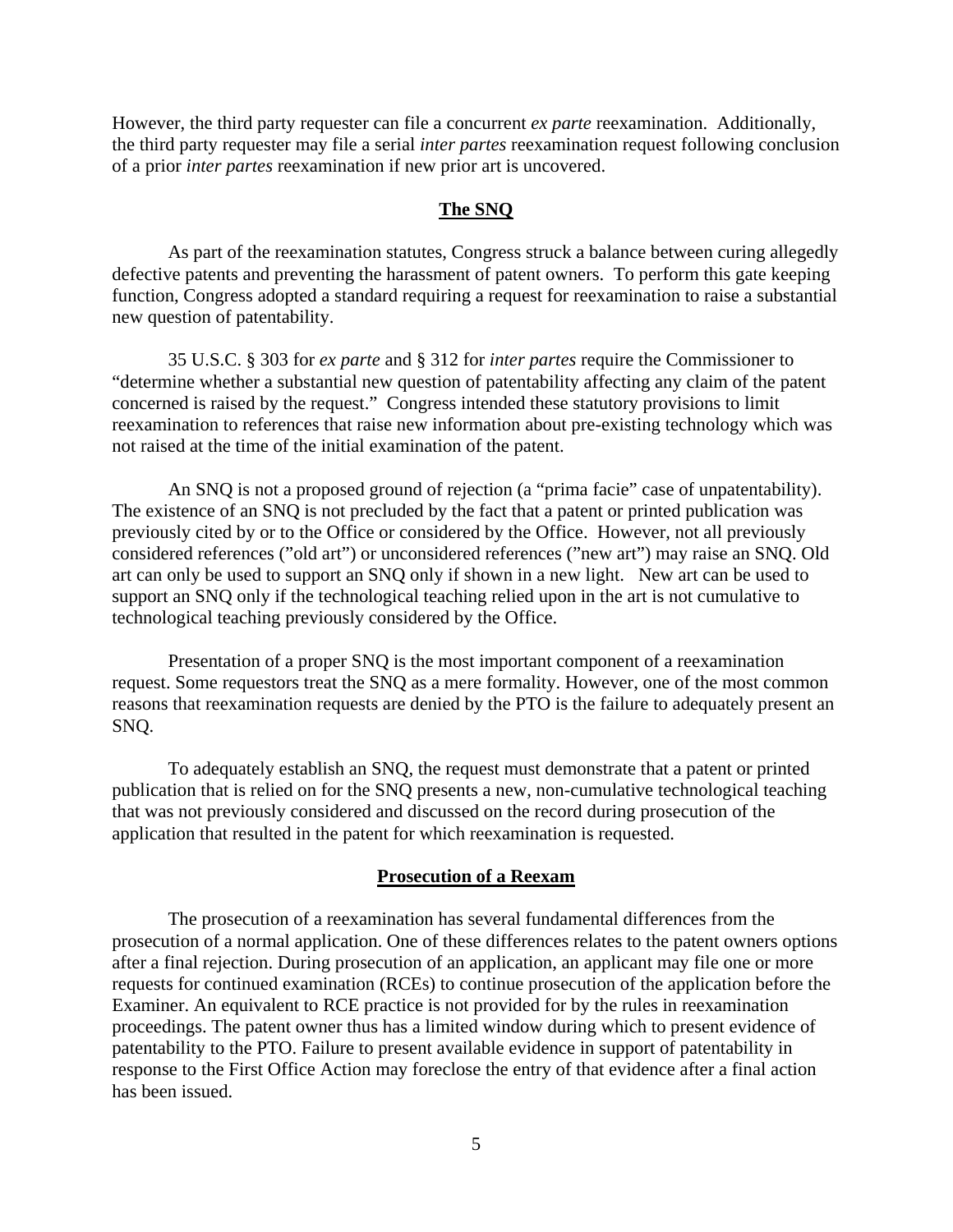The PTO requires the patent owner to provide sufficient grounds why the evidence sought to be entered after the final action could not have been entered earlier. If the patent owner cannot meet this standard, the evidence will be excluded. The patent owner must consider what evidence may be required for a potential appeal to the Board of Patent Appeals and Interferences or the Federal Circuit when responding to the first Office Action in a reexamination.

# **Problems in a Reexam**

The requestor must consider certain disadvantages to the reexamination process. One important consideration is that the process gives the patentee the opportunity to amend its claims and add new claims. While the patentee may not broaden the scope of its claims, the patentee may amend the claims to (1) make them patentable in view of the prior art, including the new prior art cited by the challenger, and (2) make them more clearly cover the challenger's allegedly infringing product. Another disadvantage to the challenger, in the *Inter Partes* process, is that the requestor is estopped from challenging the patent in court, except in very limited circumstances. Thus, the *Inter Partes* requestor must be prepared to do its best job before the PTO because it is unlikely to get another opportunity if it fails to achieve the results it desires there.

A comprehensive strategy should be in place before filing a reexamination request. The requestor should have a clear objective and should be fully aware of the consequences of filing a reexamination request. Once filed, the request cannot be withdrawn as part of a settlement with the patent owner. After the reexamination is instituted, it will take on a life of its own. Many pitfalls await the unwary requestor who has not fully thought out the consequences of filing a reexamination request.

A patent reexamination can be used effectively as part of a defendant's litigation strategy. It opens up a new front in the case that can create many new levels of uncertainty for the patentee in terms of time to trial, estoppels, claim construction, and intervening rights. There is the real possibility that some or all of the claims in the patent may be found to be unpatentable.

The requestor should have a significant amount of procedural knowledge and should coordinate the reexam request with litigation strategy. Serious consideration should be given to the question of whether or not the reexamination request should be filed. If a request is to be filed consideration must be given as to what type of reexamination to file as well as to how to prepare a request with the highest chances of success. The request must be drafted in a way as to best drive important claim construction issues in the litigation, and when to file the request. Also consideration must be given what effect the reexamination might have on litigation defenses including inequitable conduct, on-sale bar, or prior public use.

Serious consideration must be given to the possibility that the PTO may not grant the request for a particular claim. The patentee may be able to amend the claims to improve their likelihood of being found valid while maintaining their likelihood of being found infringed. In summary, the task of deciding whether to file a reexam and the preparation of the request should involve a joint effort between litigation counsel and prosecution counsel. Litigation counsel may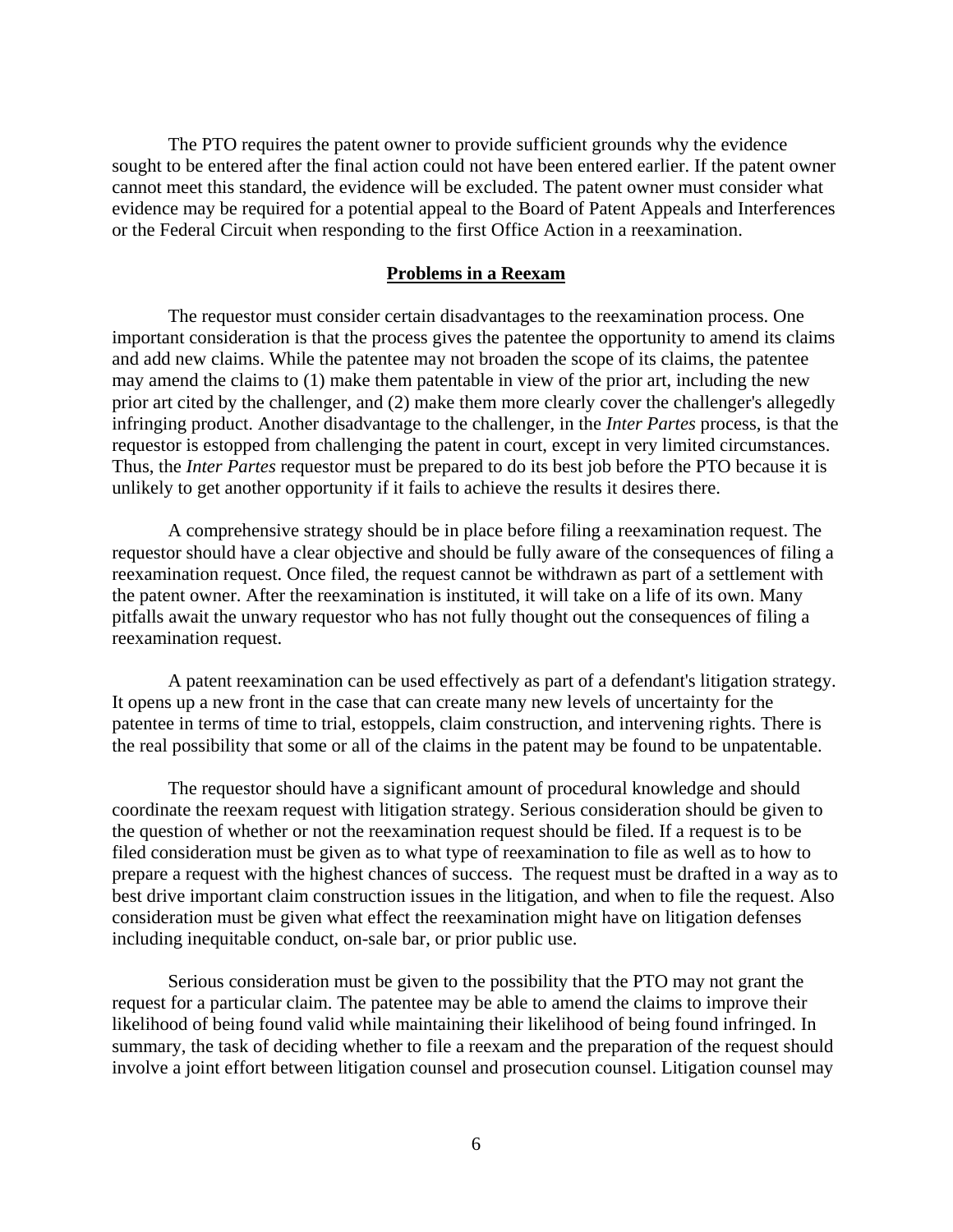not have sufficient knowledge of prosecution tactics and prosecution counsel may be familiar with the PTO but may not be versed in litigation strategy.

Reexamination provides the opportunity to invalidate the claims of a patent through a proceeding in which invalidity need only be established by a preponderance of the evidence. Successful reexamination may cause complete cancellation of the patent in view of the prior art or result in the claims being amended in such a way that they are no longer be infringed.

Arguments by the patentee during reexamination may provide valuable prosecution history estoppels that significantly narrow the claim scope. Remarks constituting prosecution history estoppel during reexamination, as well as statements made by the examiner during reexamination, may be submitted as evidence for consideration by the judge in a Markman proceeding.

Intervening rights can arise when claims have been amended during reexamination so as to permit a certain level of infringement to occur without the liability of damages.

Reexamination can stay litigation. For an accused infringer, a stay may be advantageous to promote settlement or to provide time to implement a design-around.

In complicated technologies, the patent examiner may better appreciate the prior art than a jury or a judge. If the technology is relatively difficult to understand or appreciate; it may be more desirable to have the validity issues resolved by an Examiner who is considered to be technically competent.

If a court finds that a patent is valid over the prior art, and the Patent Office finds that a patent is invalid over the same or different art in a reexam, the patent will be deemed invalid. Likewise, if a court finds that a patent is invalid over the prior art, and the Patent Office finds that a patent is valid over the same or different art, the patent will also be deemed invalid. In effect, the accused infringer may have two chances to invalidate the patent (not including appeals).

#### **Reasons Not to Request Reexamination**

There are situations in which the filing of an *ex parte* or *inter partes* request for reexamination by an accused infringer may not be advisable. Patents are presumed valid in infringement litigation. However, an argument could be made that, had the Examiner seen a new prior art reference, the patent would not have been allowed. Reexamination removes this argument, if the Examiner allows the claims over the new prior art. In these cases, certain references can be asserted in reexamination and others are reserved for the litigation. If only *ex parte* reexaminations are being requested, then it may be desirable to limit the requests for reexamination to specific pieces of prior art, and to hold other prior art for trial. This approach is not be permissible in an inter *partes* reexamination situation. In an *inter partes* reexamination, the requester is not permitted to assert invalidity based on patents and printed publications in a later civil action which could have been raised in the reexam. This does not prevent the assertion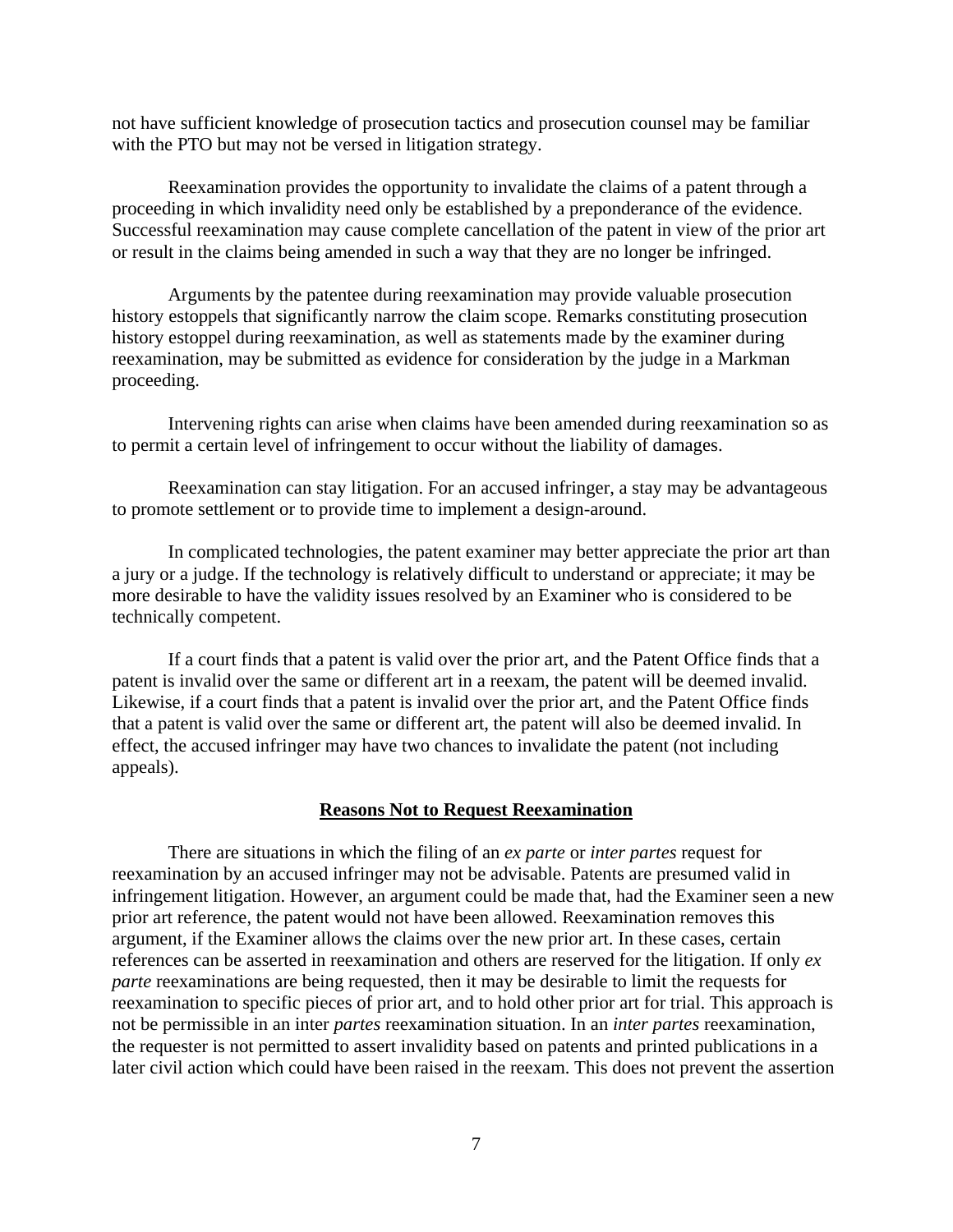of invalidity based onnewly discovered prior art unavailable to the requester and the PTO at the time of the *inter partes* reexamination.

This means that all prior art searching and analysis must be completed before filing the request is filed. Although a later filed reexamination (either *inter partes* or *ex parte*) can be combined with an earlier filed request for *ex parte* reexamination, the same is not true for an earlier filed request for *inter partes* reexamination by the same third party requester.

Since multiple *ex parte* reexaminations can be filed by the same third party, it may be desirable to request an *ex parte* reexamination at first, and when the searching and analysis are completed, to then file an *inter partes* reexamination presenting different arguments. The initially filed *ex parte* reexamination(s) can be used to support various trial aspects, such as a motion to stay the litigation. The later-filed *inter partes* reexamination can then be used to allow the requester to become more involved in the reexamination process.

The patent owner may add limitations to the claims by amendment that enhance the claim validity yet still read on the accused infringer. In reexamination, the patent owner can amend the claims to make them more narrow, thereby potentially making the claims patentable over the prior art.

It may also be possible for the patent owner to add limitations to claims or to add new claims that still result in the claims covering the accused device. This provides an opportunity for the patent owner that they would not normally have in litigation.

If a party did not infringe before the amendment, it will not infringe after the amendment. Therefore the requester's arguments for non-infringement in the litigation cannot get worse, but they may improve. However, patentee may have the opportunity to add claims which could be infringed by the accused infringer. If the new and/or amended claims are later found to be valid and infringed, the accused infringer may have intervening rights to use existing products without payment of monetary damages.

Statistics provided by the PTO show that it is rare that reexamination results in full cancellation of all claims. In most cases, the claims are initially rejected and then amended. In a majority of *ex parte* reexams, the PTO issues a certificate affirming the patentability of the claims and the patent survives in at least amended form. The opposite is true of *inter partes*  reexams where patents generally do not survive reexamination and the patent claims are cancelled.

The fact that, in an *ex parte* reexam, the patent owner can request an interview with the CRU examiners to explain the patentee's position is very important in achieving a successful result. An interview in the prosecution of a reexam can provide a better chance that the claims will be granted. The same opportunity does not exist in the *inter partes* process, where interviews with the CRU examiners are prohibited. by the current PTO rules but are even more critical due to the fact that there is a third party involved who can repeatedly rebut the positions taken by the patent owner. An interview gives patentee the chance to give CRU examiners a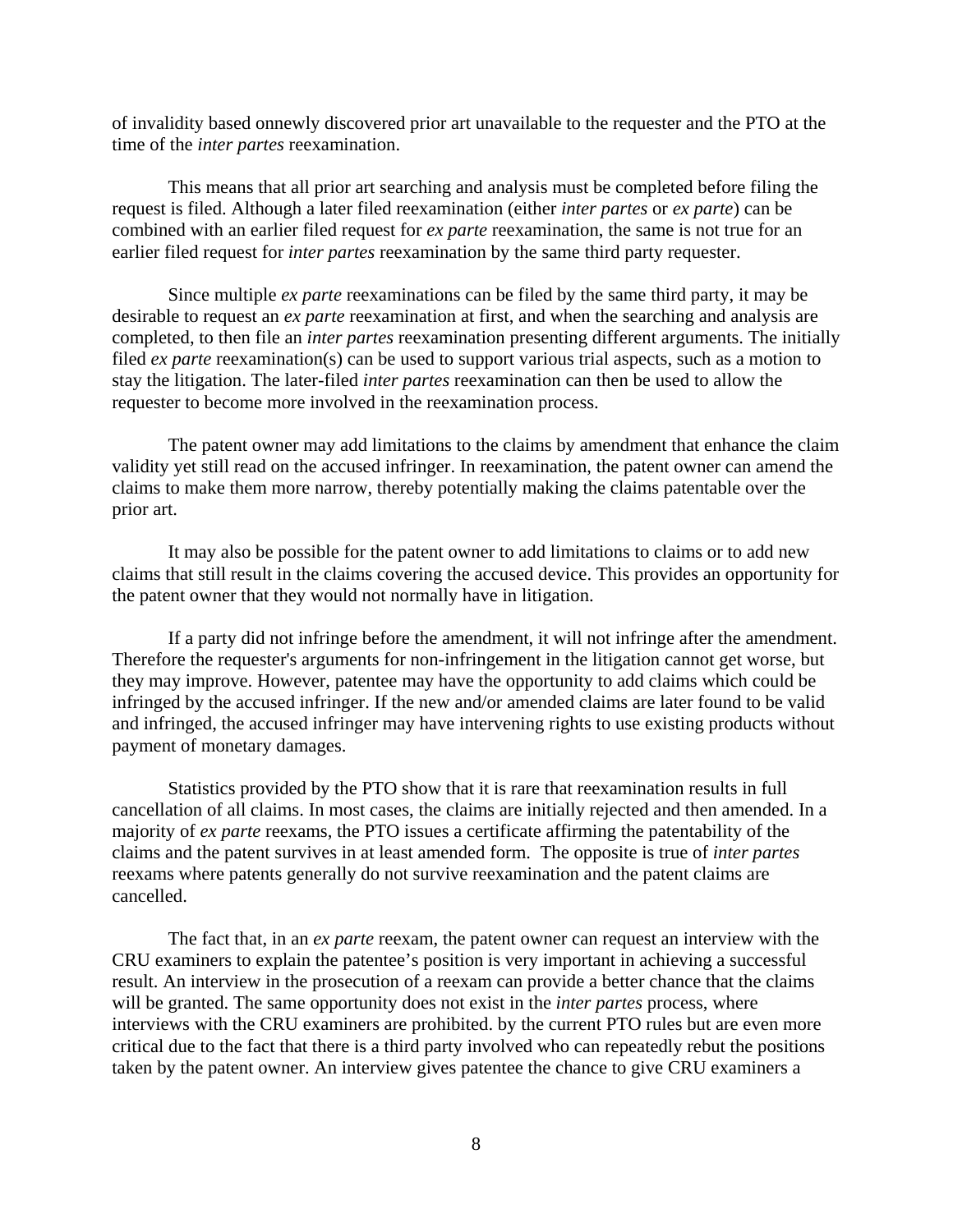fuller understanding of the story of the invention, the technology, the details of the patent, the SNQ and the rejections so that they can make a fully informed and justified decision.

The reexamination system is weighted heavily against the patent owner in the instance of an *inter partes* reexam. Approximately 90% of requests for *inter partes* reexamination are granted. In almost all those proceedings, all of the claims are initially rejected in the first Office Action. There is no page limits on the size of the reexamination request in an *inter partes*  proceeding. However, the patent owner is limited to 50 pages to respond to the Office Actions. This is a fundamental flaw in the *inter partes* process because it may not allow the patent owner an opportunity to provide full and complete arguments to refute rejections. Third, the delays and backlog inherent in the reexamination process through appeal from the CRU to the BPAI to the Federal Circuit work against the patent owner much more than against the third party requester. This delay problem is especially egregious where the third party requester is able to get a court in concurrent patent litigation to stay the litigation until the reexamination process is completed. Patents in concurrent litigation can be easily tied up in reexamination proceedings for years, often for a period longer than the useful life of the technology.

Legislative proposals have been introduced to reduce the time it takes to complete a reexamination and to reduce the PTO backlog. Another consideration for patentee involved in a reexam whether patentee requested or third party requested to the consideration of claim construction.

Another consideration for patentee involved in a reexam whether patentee requested or third party requested is the consideration of claim construction. The standards for claim construction are very different in district court litigation as compared to patent reexamination proceedings. During reexamination proceedings, claims are construed with their broadest reasonable interpretation, consistent with the specification For this reason, a Markman order in district court has no preclusive effect on the PTO and is not binding on the PTO. A broad claim construction draws in more potential prior art.

In U.S. district courts, claims are construed so that they remain valid in view of prior art. The court looks to get the "correct" claim construction after reviewing the parties' respective positions. Such a construction will typically be narrower that used by the PTO and may thus limit the world of available prior art.

A successful end for a patentee in infringement litigation could lead to a subsequent challenge of the patentability of the same patent in the PTO by reexam. The PTO uses a broader construction and, in effect, creates a different scope for the claims, and possibly a different intellectual property right. In such cases, the patent owner is not permitted to adopt the claim construction of the court. Because of the different claim construction standards, a patent owner may be forced to amend claims to incorporate the court's construction and potentially lose past damages.

It is true that the patent owner may amend claims during reexamination, provided the amendments do not enlarge the scope of the claims. Substantive amendment of asserted claims could literally wipe out a district court or ITC Markman ruling. If the litigation or ITC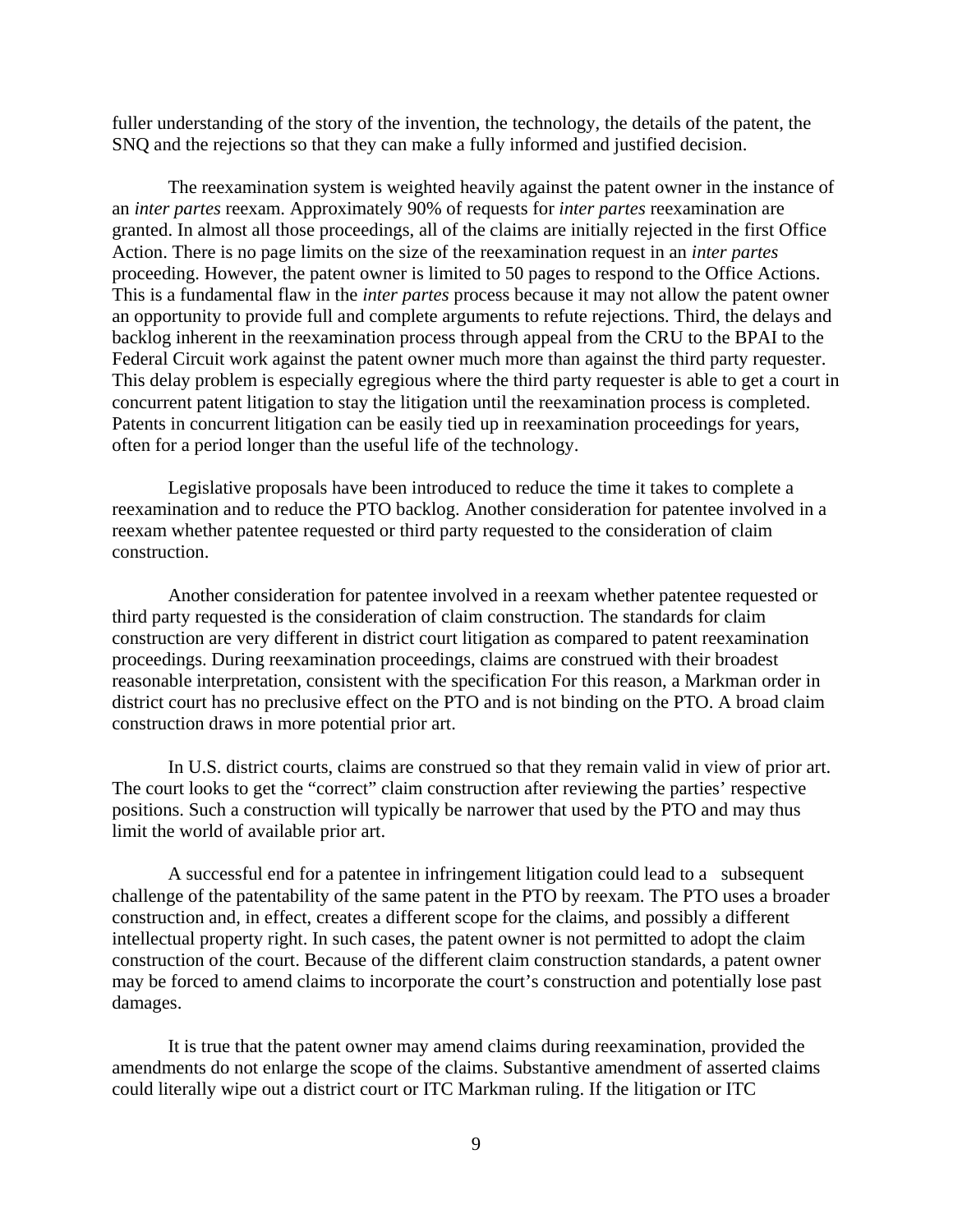investigation has progressed to trial, substantive amendment of asserted claims could result in an enormous waste of judicial and party resources. If a patent owner is forced to amend claims to preserve patentability, there is the risk of losing any claim to past damages under the intervening rights doctrine.

In *inter partes* proceedings, the patent owner is not allowed to interview the examiner. There is little room for the type of negotiation necessary to arrive at claim amendments to overcome pending final rejections.

An *ex parte* reexamination may also give the patentee an advantage in dealing with the prior art. Once begun, the third party requester is excluded from the reexam process and the patent owner can interview the CRU Examiner. A court can find a patent invalid even if it survives reexamination. However, most courts are likely to defer to the administrative expertise of the PTO, CRU, and BPAI.

The reexamination allows the patent owner to correct defects in the patent, such as ambiguous claim language, antecedent basis problems, or other perceived issues with the claims. This is especially true with newly issued patents where the potential for damages lies in the future, rather than with past damages. The patentee can also add claims during reexamination, provided that the added claims are not broader in scope than the original claims.

The added claims could cover aspects of the accused infringing products not included in the original patent claims. A reexam request filed early in the litigation could impact the trial. There are questions and concerns as to the admissibility of any non-final PTO action at trial.

# **When to Request a Reexam**

 One of the most important considerations is deciding when to file the reexam request. Early filing should be considered where the goal is to stay the district court litigation until the validity of the asserted patent is determined by the PTO. Most courts will not consider staying the litigation until at least a first office action rejection is received. The issuance of the first office action could be one year or more after the request is granted. In an *inter partes*  reexamination, the rules state that "[t]he order for *inter partes* reexamination will usually be accompanied by the initial Office action on the merits of the reexamination" [37 C.F.R. § 1.935]. However, this is not always the case, particularly with the recent increased popularity of *inter partes* reexaminations.

Early filing is also highly recommended where the reexam is requested as an insurance policy against an adverse district court decision. At least 2 years may be necessary for a final decision from the CRU. Waiting too long to file a request could reduce the effectiveness of such a strategy.

### **Further Considerations in a Reexam**

The clearest risk for an accused infringer and an advantage for the patentee is that at least one asserted patent claim survives the reexamination process without amendment and without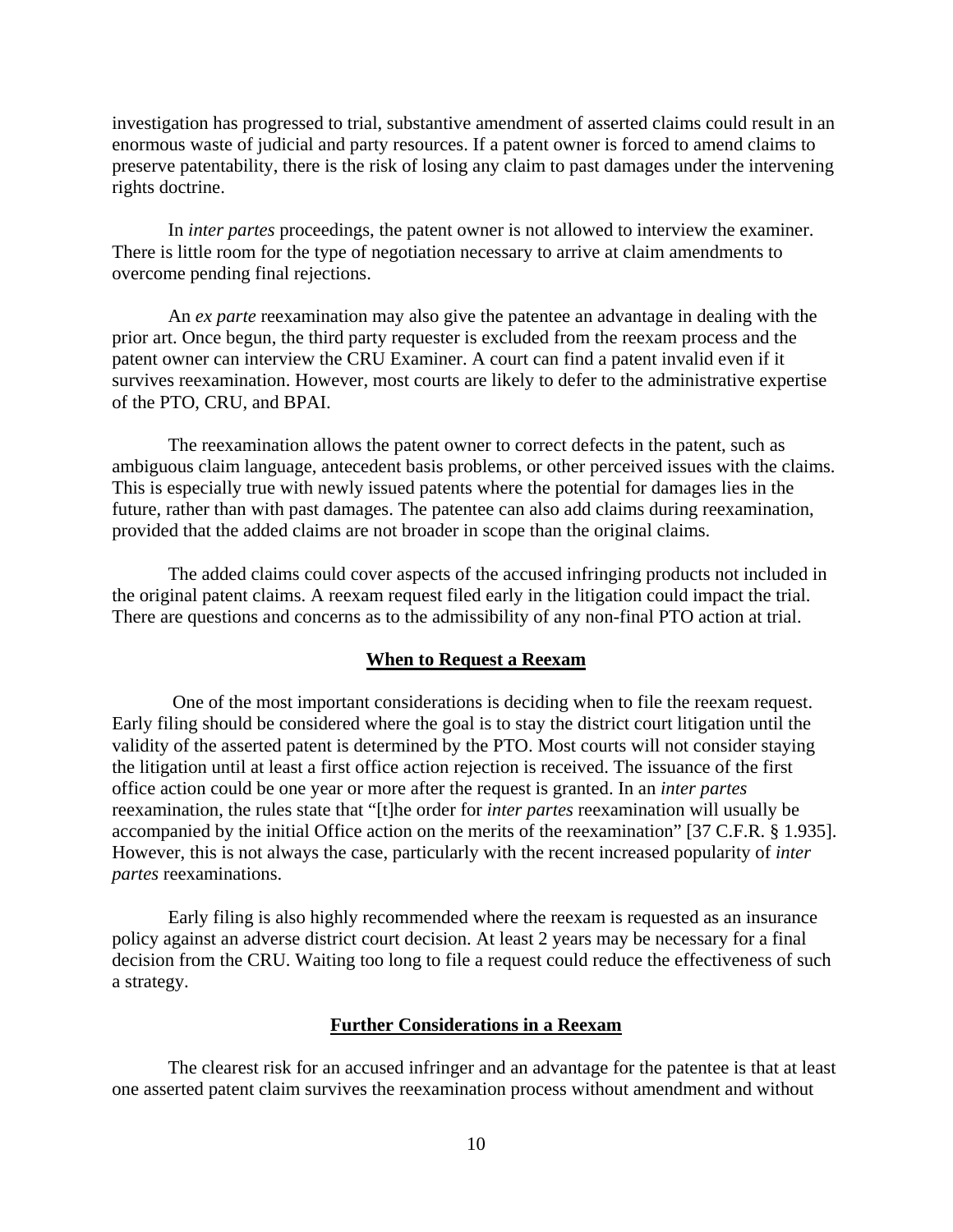any adverse prosecution history estoppel. The reexam allows the patentee to have the CRU consider all of the prior art in the litigation and to present arguments and declarations that support patentability of the claims over this prior art.

The benefits of a successful reexamination are clear. If a litigation stay can be obtained, the accused infringer could minimize costs of litigation. Before filing a reexamination request, however, a comprehensive strategy should be in place. The requester should have a clear objective and should be fully aware of the consequences of filing a reexamination request. Once filed, the requester cannot "unfile" the reexamination as part of settlement with the patent owner.

After the reexamination is instituted, it will take on a life of its own. Many pitfalls await the unwary requester who has not fully thought out the consequences of the filing and how to settle most effectively the underlying dispute.

Some district courts are amenable to stay requests based on a reexam request. Some are not. A review of the possibility of a stay by the court should be made before requesting a reexam. Courts generally analyze three factors when considering a litigation stay based on a reexamination: (1) whether a stay will unduly prejudice or present a clear tactical disadvantage to the nonmoving party; (2) whether a stay will simplify the issues in question and trial of the case; and (3) whether discovery is complete and whether a trial date has been set. There is no guarantee that litigation will be stayed pending outcome of a reexamination. Those seeking a stay should file early to maximize their chances.

Some litigation counsel take the view that, if the prior art relied upon in a reexam request is not successful before the CRU, it will be even less successful before the court. This is based on the use of *KSR* at the PTO and the broader claim construction rules and the lower burden of proof of invalidity at the CRU. If the requestor can't prevail at the CRU, then the chances of winning in court are even smaller.

The reexamination allows the patent owner to have the CRU deal with all of the art in the litigation and to present arguments and declarations that support patentability of the claims over this art. This could include possible secondary (objective) considerations of non-obviousness that were not present when the claims were originally prosecuted.

Where a requestor has the choice in filing an *ex parte* or *inter partes* reexamination request, what considerations go into this choice? One factor to consider is that there is no legal limit on the number of *ex parte* reexamination requests that can be filed. However, the bar for establishing a valid SNQ may become higher with each reexamination request. The CRU makes a determination of whether a reference alleged to support an SNQ is cumulative to earlier considered art. The more references already considered raises the bar for references in subsequent reexamination requests.

The ability to file more than one request can be a valuable tool where the patent owner is seen to mischaracterize the prior art, to make inconsistent statements between the reexamination and the parallel court proceeding, or where there is newly discovered prior art that surfaces after the previous reexamination request has been filed. However multiple reexamination requests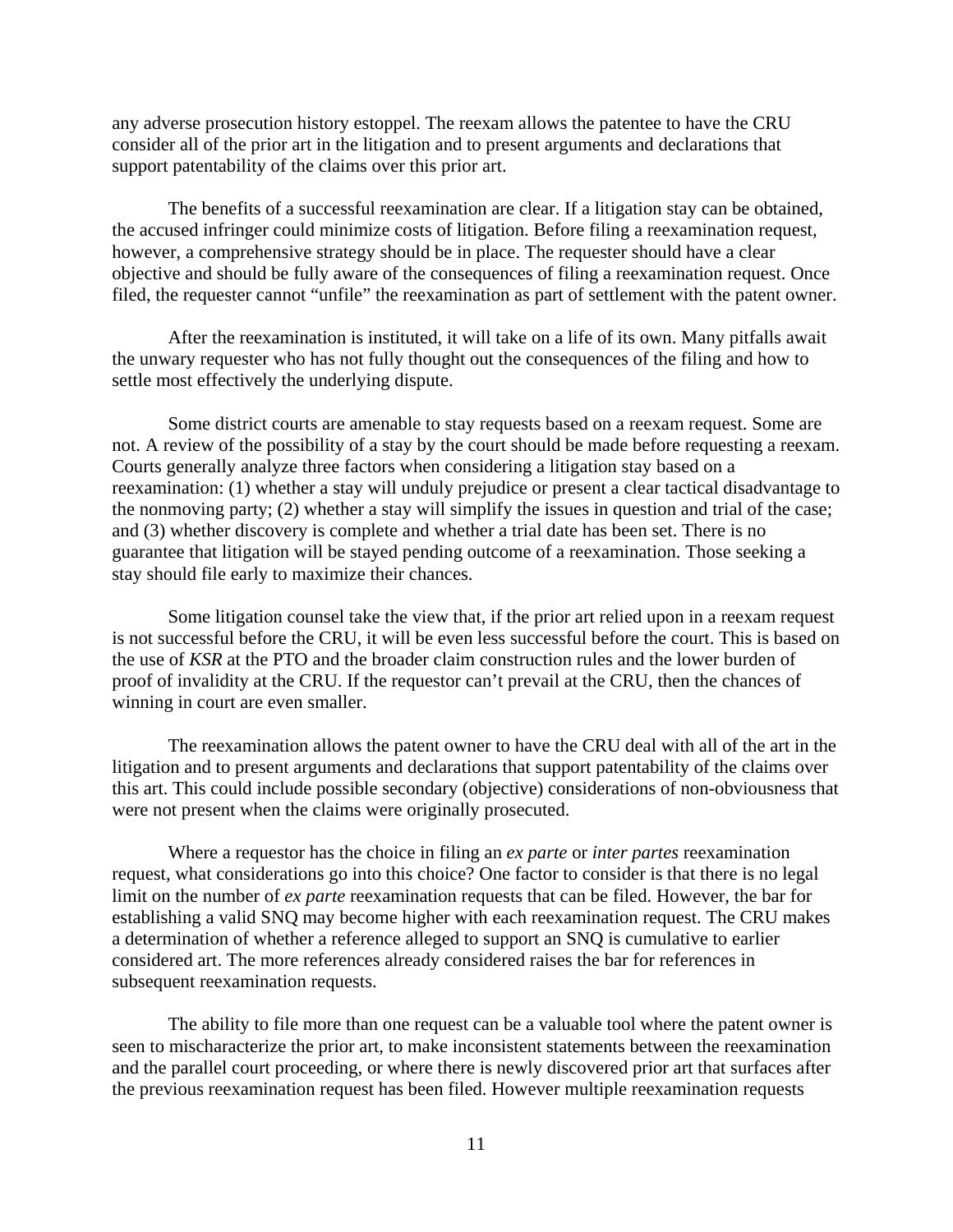may have a negative impact on the judge and could impact an already granted litigation stay. Additionally, the patentee can file a petition arguing that subsequent reexamination requests are being filed for the purposes of harassment. This should also be a consideration when determining whether to file multiple reexamination requests.

Multiple *ex parte* reexaminations on the same patent will generally be merged. However, the decision is at the sole discretion of the PTO, which will take into account its statutory mandate of "special dispatch." If one of the multiple co pending reexamination requests is *inter partes*, then the merger decision proceeds under the *inter partes* rules. According to the MPEP, merger decisions are made by the Office of Patent Legal Administration (OPLA). After multiple reexaminations have been ordered, the CRU will forward the multiple orders to the OPLA, and OPLA will determine whether and how the reexamination should be merged. OPLA will thereafter issue a merger order that will govern the merged proceedings. The merged proceedings will then proceed under the *inter partes* rules, except that the third party requester will maintain its rights under the ex parte rules–e.g., the third party requester would maintain its right to respond to any patent owner's statement. No *ex parte* rights appear to remain with the patent owner and the right to interview any *ex parte* issues appears to be foreclosed as a general rule. If a party feels its *ex parte* rights have been unfairly terminated by a merger, then it may consider a Rule 181 petition to preserve *ex parte* rights.

The PTO and the CRU use a preponderance of the evidence standard for determining patentability. For this reason, challenging patentability of a patent should be easier before the PTO than in the district court. Nevertheless, a patent owner faces many practical limitations in its ability to amend claims during reexamination. If claims are substantively amended, liability for past damages is put at serious risk.

#### **Disclosure and Protective Order**

Patentee remains under a duty of disclosure while the patent is in reexamination p under 37 C.F.R. Sections 1.555 and 1.933. Further, a third party requestor participating in an *inter partes* reexamination owes a duty of candor and good faith to the PTO under 37 C.F.R. Section 10.18. The ongoing duty of disclosure for the patentee raises some interesting strategic questions.

For instance, who should handle the reexamination? Options include using patent attorneys from the trial team, or prosecution attorneys from the litigating law firm. Outside patent attorneys or patent attorneys inside the patent owner's company could be used. Critical issues to consider include efficiencies, maintenance of privilege, and compliance with protective orders. Best practices may warrant use of outside patent attorneys for the prosecution of the reexamination who are walled off from the litigation team, especially where the protective order includes a non-prosecution clause.

One unresolved issue in this regard is the extent to which the PTO's duty of disclosure under Rules 555 and 933 would apply to a patentee's trial counsel. The trial team may be barred by the protective order from participating in the prosecution of a concurrent reexamination. How high and impervious must the wall be between the trial team and the reexamination team to avoid implicating the disclosure rules?